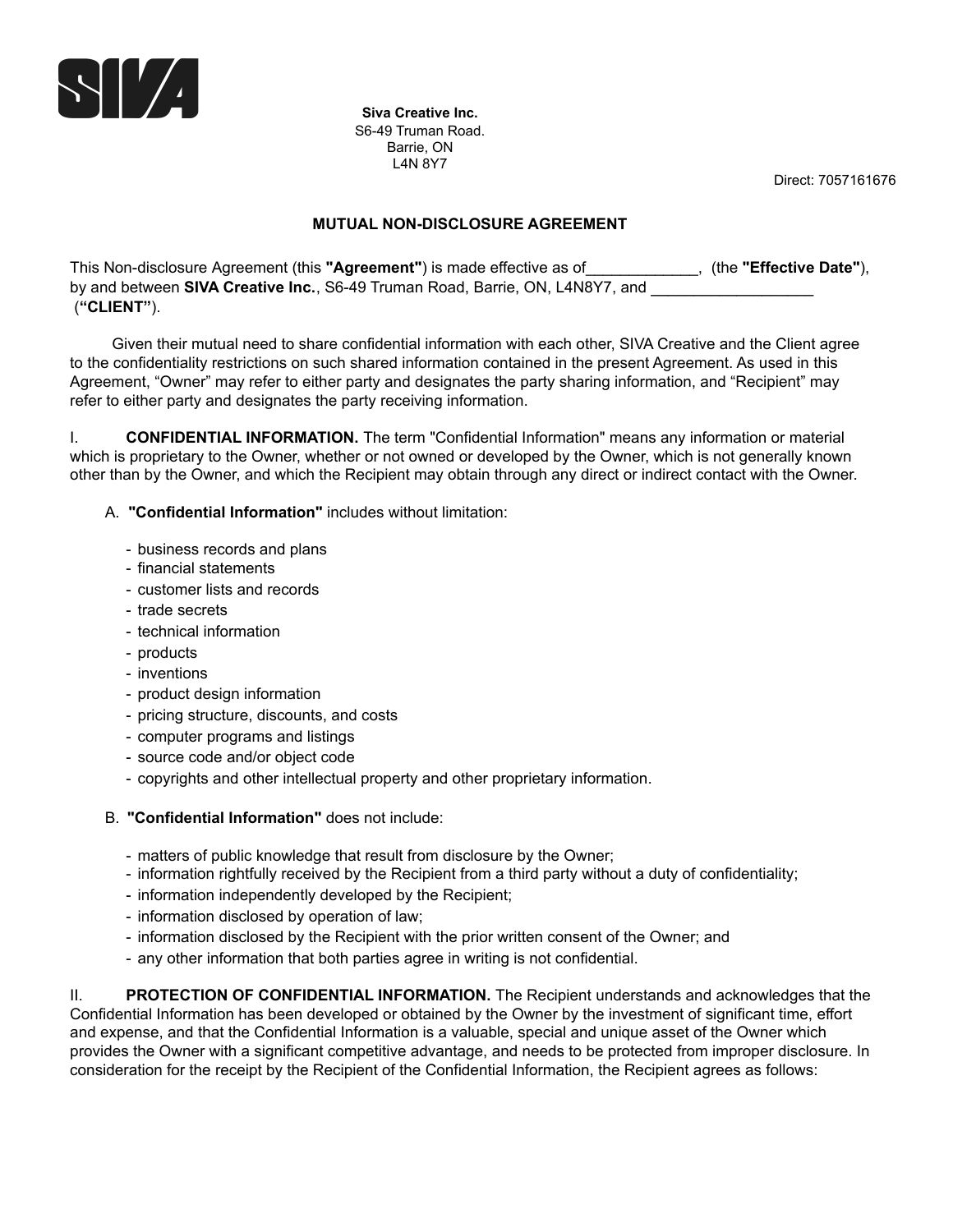

**Siva Creative Inc.** S6-49 Truman Road. Barrie, ON L4N 8Y7

Direct: 7057161676

A. **No Disclosure.** The Recipient will hold the Confidential Information in confidence and will not disclose the Confidential Information to any person or entity without the prior written consent of the Owner. In the event that the Recipient becomes required by law or legal process to disclose any Confidential Information, the Recipient will give the Owner prior written notice so that the Owner may have the opportunity to limit or avoid such disclosure. If the Recipient is nevertheless required by law or legal process to disclose Confidential Information, the Recipient may do so and will use its best efforts to ensure that any disclosed Confidential Information is kept confidential by the receiving legal authority.

B. **No Copying/Modifying.** The Recipient will not copy or modify any Confidential Information without the prior written consent of the Owner.

C. **Unauthorized Use.** The Recipient shall promptly advise the Owner if the Recipient becomes aware of any possible unauthorized disclosure or use of the Confidential Information. Each party agrees that it will treat the Confidential Information of the other party in the same manner it treats its own Confidential Information that it does not wish to disclose to the public, but in all events each party agrees to use at least a reasonable degree of care to protect the Confidential Information of the other party.

D. **Application to Employees.** The Recipient shall not disclose any Confidential Information except to those employees or other representatives who are required to have the Confidential Information in order to perform their job duties in connection with the limited purposes of this Agreement. Each employee or other representative to whom Confidential Information is disclosed shall be directed to carefully guard and not disclose the Confidential Information.

III. **UNAUTHORIZED DISCLOSURE OF INFORMATION - INJUNCTION.** If it appears that the Recipient has disclosed (or has threatened to disclose) Confidential Information in violation of this Agreement, the Owner shall be entitled to an injunction to restrain the Recipient from disclosing the Confidential Information in whole or in part. The Owner shall not be prohibited by this provision from pursuing other remedies, including a claim for losses and damages.

IV. **RETURN OF CONFIDENTIAL INFORMATION.** Upon the written request of the Owner, the Recipient shall return to the Owner all written materials containing the Confidential Information. The Recipient shall also deliver to the Owner written statements signed by the Recipient certifying that all materials have been returned within five (5) days of receipt of the request.

V. **RELATIONSHIP OF PARTIES.** Neither party has an obligation under this Agreement to purchase any service or item from the other party, or commercially offer any products using or incorporating the Confidential Information. This Agreement does not create any agency, partnership, or joint venture.

VI. **NO WARRANTY.** The Recipient acknowledges and agrees that the Confidential Information is provided on an "AS IS" basis. THE OWNER MAKES NO WARRANTIES, EXPRESS OR IMPLIED, WITH RESPECT TO THE CONFIDENTIAL INFORMATION AND HEREBY EXPRESSLY DISCLAIMS ANY AND ALL IMPLIED WARRANTIES OF MERCHANTABILITY AND FITNESS FOR A PARTICULAR PURPOSE. IN NO EVENT SHALL THE OWNER BE LIABLE FOR ANY DIRECT, INDIRECT, SPECIAL, OR CONSEQUENTIAL DAMAGES IN CONNECTION WITH OR ARISING OUT OF THE PERFORMANCE OR USE OF ANY PORTION OF THE CONFIDENTIAL INFORMATION. The Owner does not represent or warrant that any product or business plans disclosed to the Recipient will be marketed or carried out as disclosed, or at all. Any actions taken by the Recipient in response to the disclosure of the Confidential Information shall be solely at the risk of the Recipient.